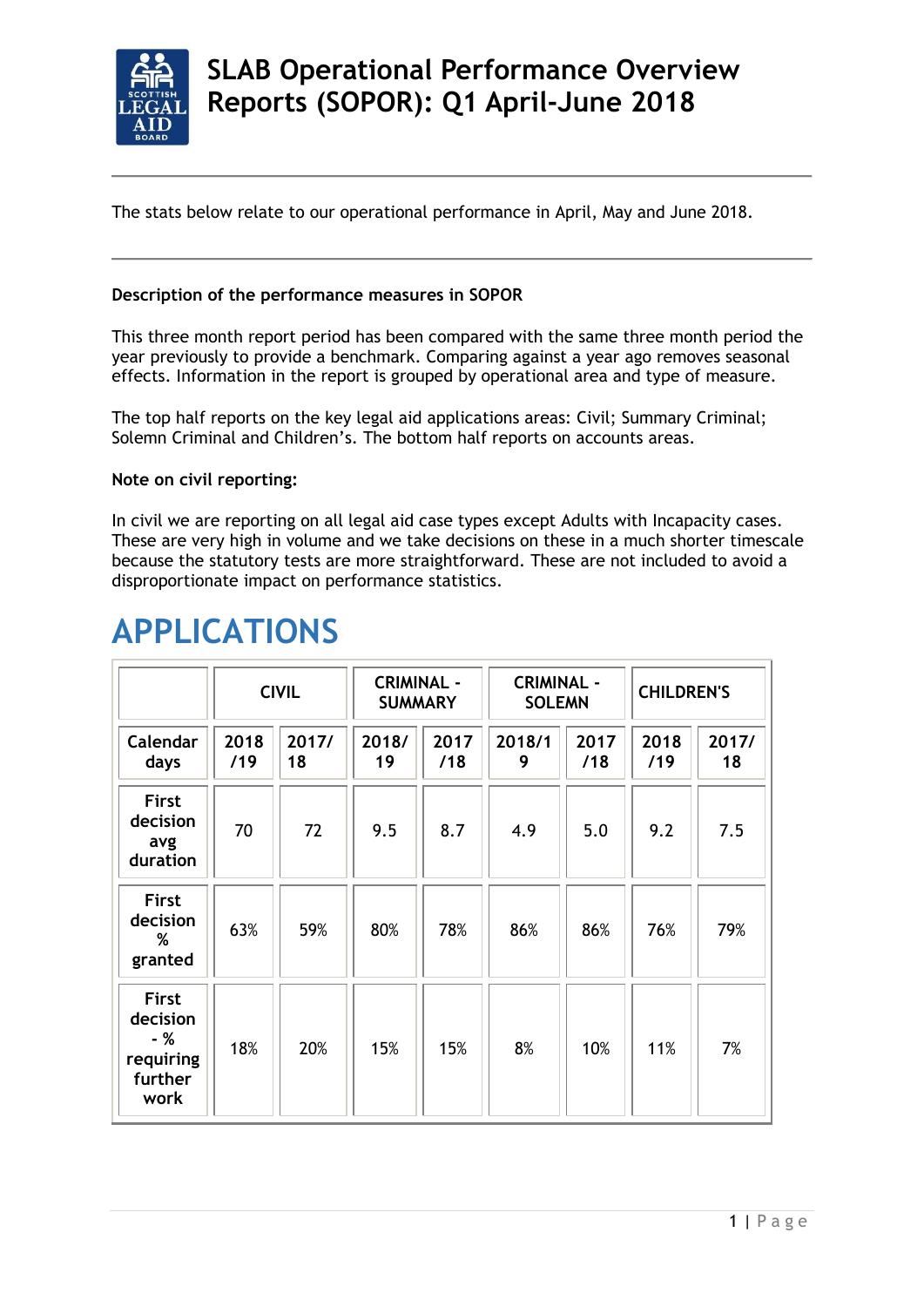## **GUIDE TO APPLICATION INFORMATION IN THE SOPOR REPORTS**

## **First Decision Average Duration**

The key duration shown for applications is the average time, in calendar days, from the receipt of a main legal aid application by SLAB, to when we take the first decision on it. This duration includes all weekends and holidays. It also includes any period where we are waiting for a response because we are asking the solicitor, or applicant, for more information to help us take the decision.

This indicator measures both the workflow performance of SLAB but also the degree to which solicitors and applicants are managing to provide all necessary information for decisions to be taken.

#### Indication of how well performing: LOWER is better.

#### **First Decision - % Granted**

The first decision on a legal aid application can be one of three main types: grant; refuse; or not consider due to lack of information. The first decision granted measure is the number of grants as a percentage of the total number of first decisions in the period.

This indicator measures the effectiveness with which SLAB is facilitating solicitors to make appropriate and complete applications – i.e. getting it right first time.

#### Indication of how well performing: HIGHER is better.

### **First Decision - % Requiring Further Work**

The requiring further work measure is the number of cases requiring further work as a percentage of the total number of first decisions in the period.

Further work (FW) means any work on a case after the first decision has been taken. For example if a case is refused at first instance and then a review is submitted - assessing the review is treated as further work. Similarly if we ask for more information in determining a case to start and this is not received we will "not consider" the case. At this stage a solicitor can respond and supply more information which we will then look at – again this is considered as further work.

This indicator measures a number of different key elements of the process:

- the effectiveness with which SLAB is getting correct applications in the first instance;
- that SLAB is making correct decisions;
- the effectiveness with which SLAB is communicating those decisions.

Poor performance in any of those areas could result in an increase in this ratio.

#### Indication of how well performing: LOWER is better.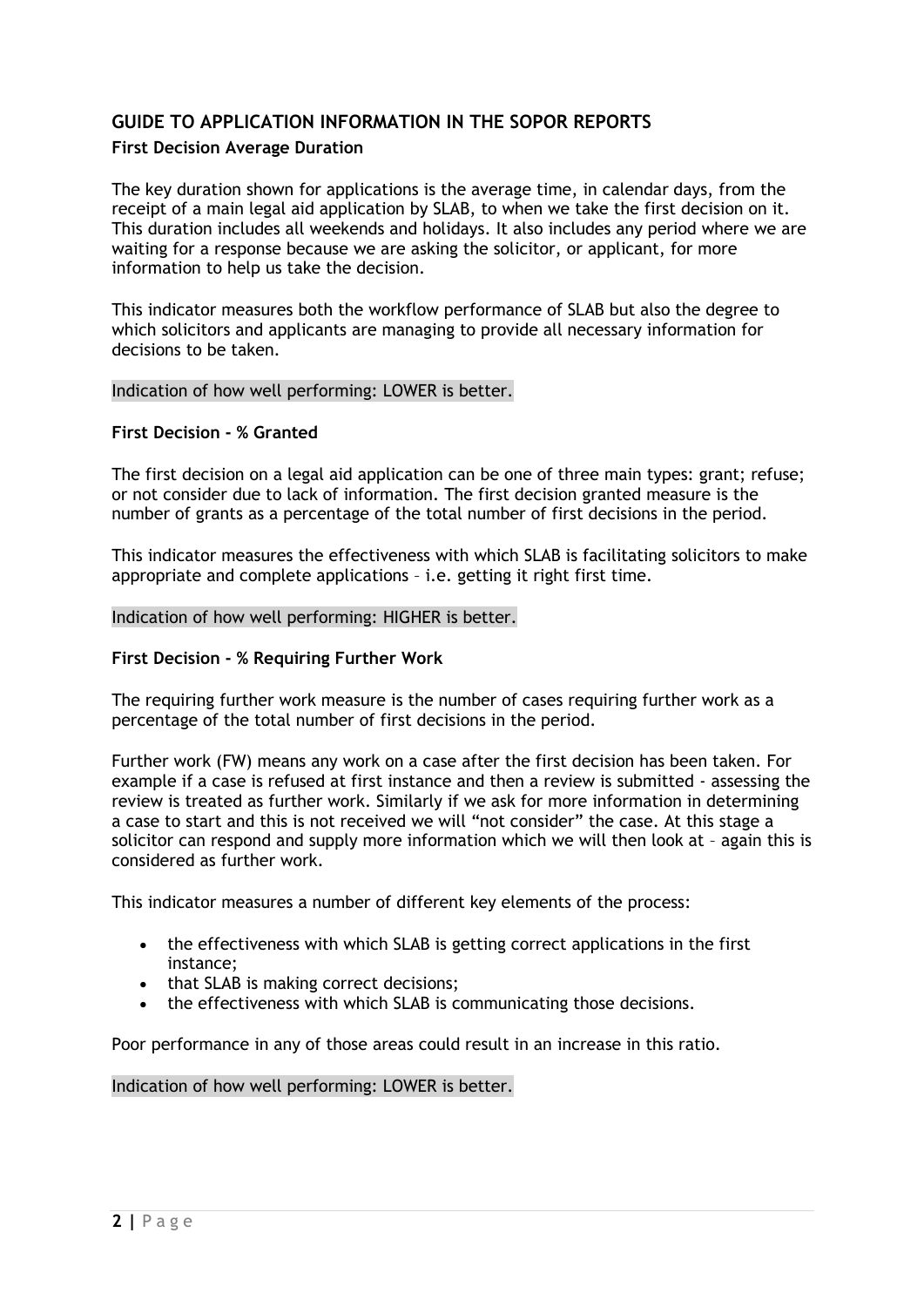# **Applications: Solicitor satisfaction & accuracy**

|                           | <b>CIVIL</b> |         |         | <b>CRIMINAL</b> | <b>CHILDREN'S</b> |         |
|---------------------------|--------------|---------|---------|-----------------|-------------------|---------|
|                           | 2018/19      | 2017/18 | 2018/19 | 2017/18         | 2018/19           | 2017/18 |
| Solicitor<br>satisfaction | 63%          |         | 80%     |                 | 68%               |         |
| Accuracy<br>(4 only)      | 98%          | 95%     | 99%     | 91%             | 98%               | 86%     |

## **GUIDE TO SOLICITOR SATISFACTION & ACCURACY**

We have trialled a new approach to surveying solicitors about their satisfaction with our service. Solicitors were asked to indicate their satisfaction using a 5-point scale. The percent satisfied score reported here is the percent of solicitors who responded either Fairly Satisfied (4) or Very Satisfied (5) on the scale.

The satisfaction question was targeted separately on a 3-month rolling basis at solicitors carrying out Civil work, Criminal work and Children's work. Within each area one question was asked regarding the applications service and one question was asked regarding the accounts service.

In the first month we asked the application question and the accounts question of solicitors who had made any civil applications in the past 3 months. In the second month we did the same for criminal and in the third month we did the same for childrens. Then in the fourth month we went back to civil and repeated the approach.

We developed this approach to minimise the level of repeat questioning any individual solicitor might receive in one month. We also provided the option for solicitors to respond with open comments in a free-text box.

The initial results of these surveys were described in a [news item](https://www.slab.org.uk/providers/mailshots/newsfeed/Survey.html) in October 2018.

## **Accuracy**

This is being measured by the Independent Checking & Quality Unit (ICQU) team through sampling of cases in both the applications and accounts areas. Scoring Accuracy has been given a range of 1 to 4.

1 = Fundamental error – an error caused an incorrect decision to be taken;

2 = Non-fundamental error – an error was found but this did not result in an incorrect decision;

3 = Issue – a correct decision was taken but some of the justification was inaccurate ;

4 = Correct decision taken with the correct justification

The percentage figure reported is the percent of measurements that are scored 4, i.e. Correct. This is a more discriminating figure compared with the previous implementation of Accuracy when only errors affecting decision, i.e. 1s, were reported as incorrect.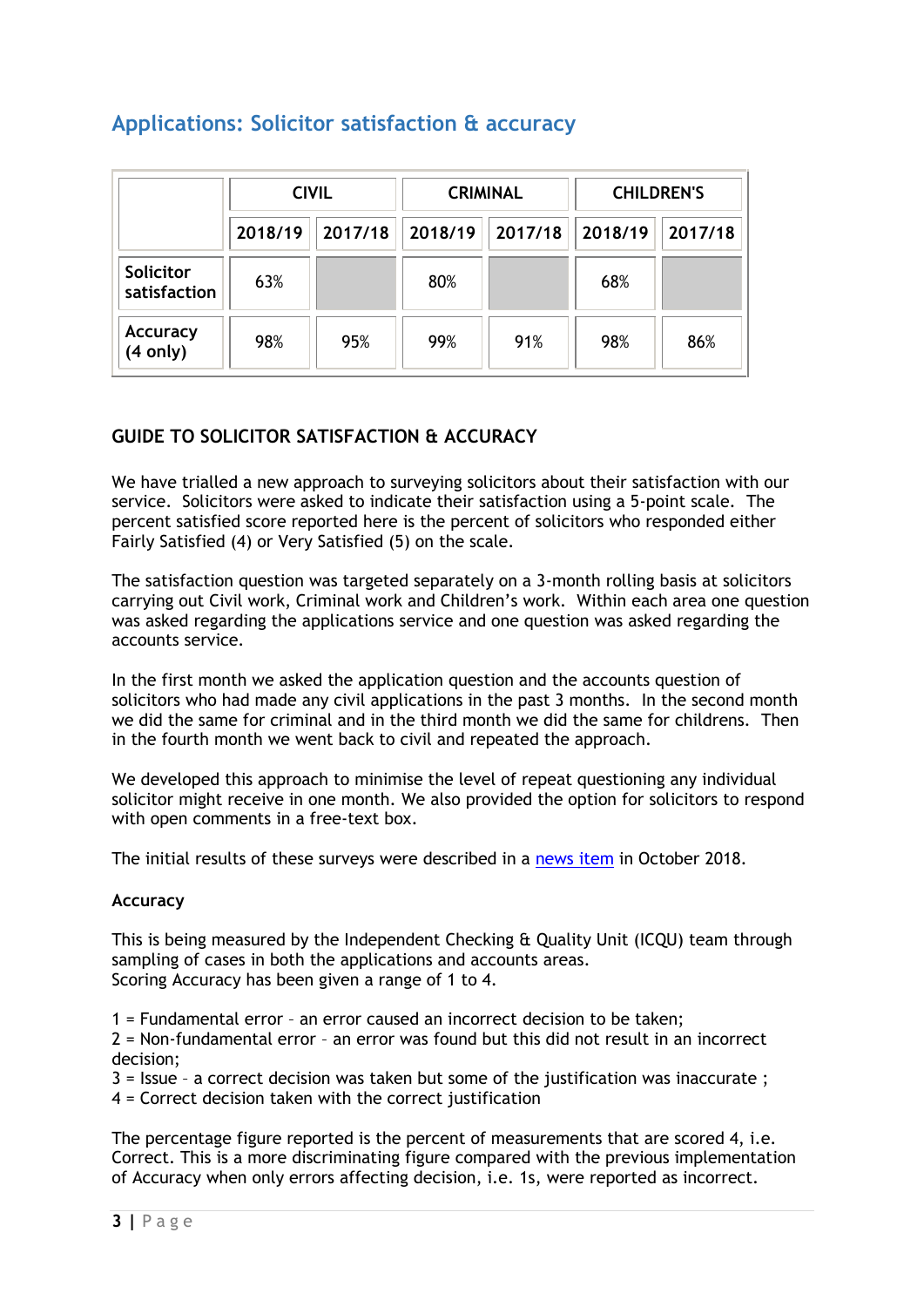# **ACCOUNTS**

|                                                       | <b>CIVIL</b> |         |         | <b>CRIMINAL</b> | <b>CHILDREN'S</b> |         |
|-------------------------------------------------------|--------------|---------|---------|-----------------|-------------------|---------|
| Average<br>calendar<br>days to<br><b>bank</b>         | 2018/19      | 2017/18 | 2018/19 | 2017/18         | 2018/19           | 2017/18 |
| - Initial<br>assessments                              | 22           | 26      | 10      | 15              | 15                | 20      |
| <b>Negotiations</b>                                   | 57           | 59      | 35      | 53              | 33                | 21      |
| - Combined                                            | 28           | 30      | 11      | 17              | 18                | 20      |
| <b>Initial</b><br>assessments<br>% paid in<br>full    | 61%          | 63%     | 89%     | 86%             | 50%               | 58%     |
| Ratio of<br>negotiations<br>to initial<br>assessments | 20%          | 14%     | 5%      | 5%              | 22%               | 11%     |

## **[GUIDE TO ACCOUNTS INFORMATION IN](https://www.slab.org.uk/about-us/what-we-do/Performance/quarterone2018.html) THE SOPOR REPORTS**

## **Average calendar days to bank**

The **Initial Assessments** duration is a measure of the time from registration of the account to the date payment is received into the solicitor's bank account. It includes any period where we have asked and are waiting for more information from the solicitor to help us assess the account.

The **Negotiation** duration is the same measure but for accounts that are follow-up accounts to negotiate over sums that we have deducted – known as abatements - from initial accounts.

The **Combined** duration is the total average duration for all accounts – i.e. both Initial Assessments and Negotiation accounts combined together.

## Indication of how well performing: LOWER is better.

**Initial Assessment - % paid in full**

The paid in full measure is the percentage of accounts that we are able to pay the full amount solicitors are claiming, i.e. without abating them.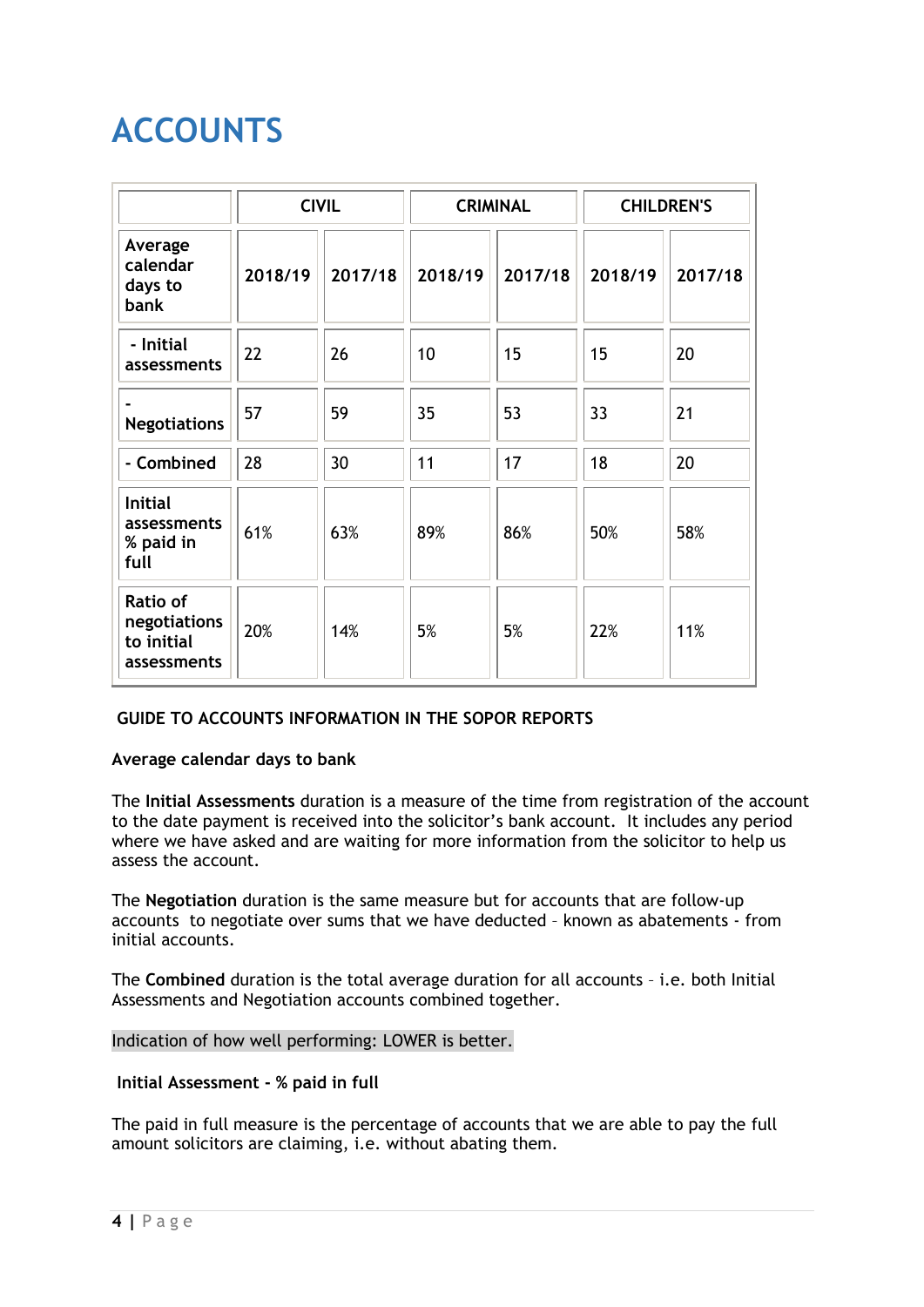'Abatement' describes the process by which the amount paid by SLAB includes one or more deductions from the amount claimed by a solicitor. This can occur for many different reasons. Subsequent negotiations with firms can result in part or all of the sum abated being reinstated, often because we are provided with further information that allows us to be satisfied that a claim is valid or reasonable. This can be additional information (such as vouching) to support a claim, or an explanation to justify a particular activity which had appeared to us on the face of it to be unnecessary, unreasonable or uneconomical.

SLAB is required to protect the Legal Aid Fund from unjustified expenditure; however this needs to be undertaken in a manner that is seen to be fair, transparent and done in a consistent and efficient manner.

Ultimately we will be using the information on what we finally pay against, the original lodged amount and the initial payment to understand how we can ensure more could be paid at the first instance.

## Indication of how well performing: HIGHER is better.

## **Negotiations as a % of Initial Assessments**

This measure shows the number of negotiation accounts paid as a percentage of the number of first instance accounts paid in a period.

This indicator measures a number of different key elements of the process:

- the effectiveness with which SLAB is getting correct applications in the first instance;
- that SLAB is making correct decisions;
- the effectiveness with which SLAB is communicating those decisions.

Poor performance in any of those areas could result in an increase in this ratio.

Indication of how well performing: LOWER is better.

## **Accounts: solicitor satisfaction & accuracy**

|                             | <b>CIVIL</b> |         |         | <b>CRIMINAL</b> | <b>CHILDREN'S</b> |         |
|-----------------------------|--------------|---------|---------|-----------------|-------------------|---------|
|                             | 2018/19      | 2017/18 | 2018/19 | 2017/18         | 2018/19           | 2017/18 |
| Solicitor<br>satisfaction   | 48%          |         | 72%     |                 | 59%               |         |
| <b>Accuracy</b><br>(4 only) | 95%          | 88%     | 98%     | 90%             | 92%               | 75%     |